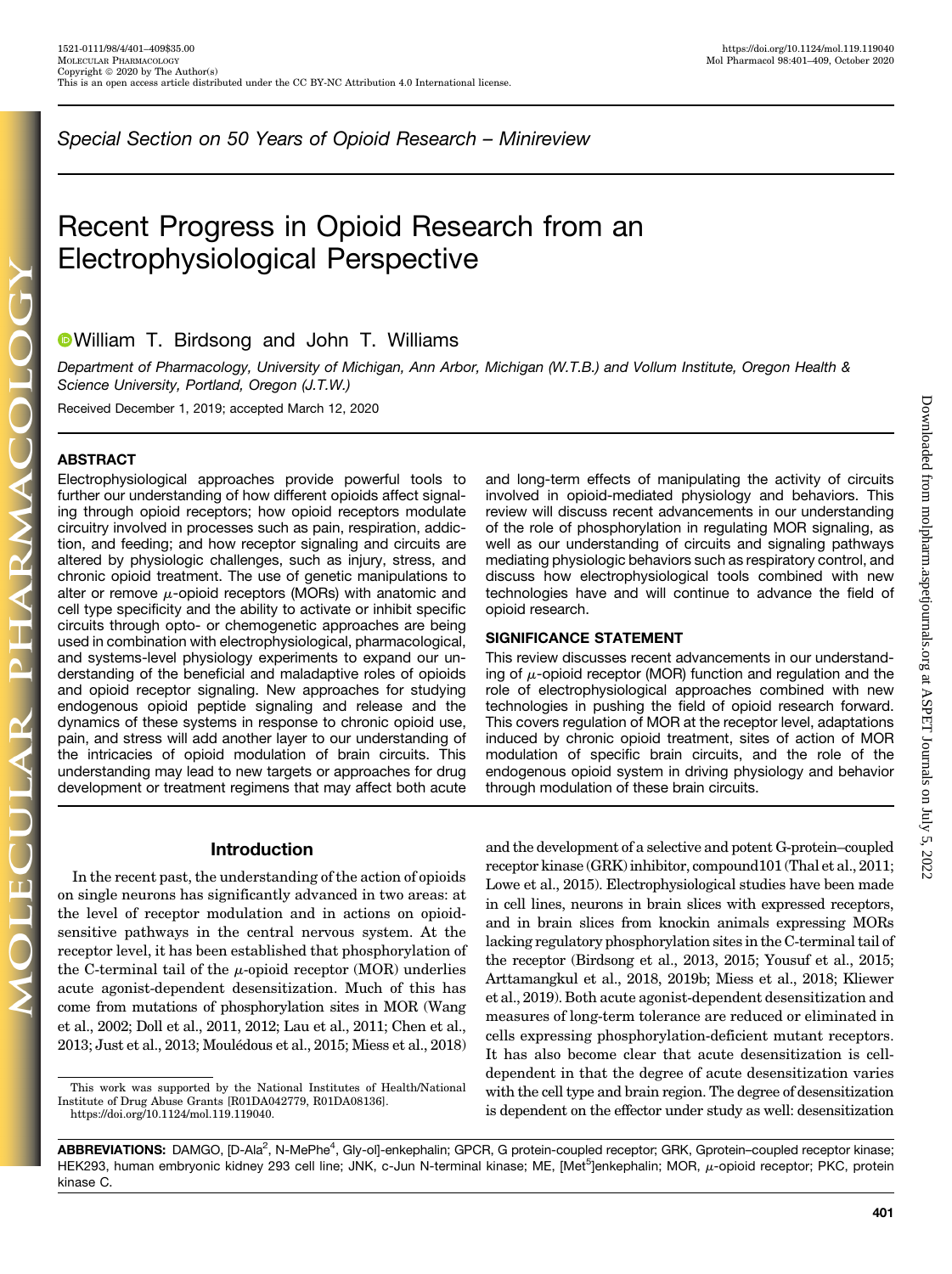measured using the activation of potassium conductance at the cell body is distinctly different from the inhibition of transmitter release measured at axon terminals. Knockin animals that express fluorescently tagged opioid receptors and the ability to covalently tag endogenous opioid receptors with fluorescent dyes has allowed appreciation of the extent of neurons and terminal fields that express opioid receptors (Scherrer et al., 2006; Erbs et al., 2015; Arttamangkul et al., 2019a). Selective optical activation of neuron terminals coupled with opioid receptor pharmacology has yielded a greater understanding of opioidsensitive neural circuits. This approach, in combination with the ability to knock out receptors in various brain areas using conditional MOR knockout mice, has rapidly advanced the understanding of the central actions of opioids in controlling physiologic processes (Charbogne et al., 2017; Birdsong et al., 2019). Finally, studies on the role of endogenous opioids in the brain are now approachable with the combination of selective activation of peptide-containing neurons and the developing area of genetically expressed peptide sensors. With these tools, a better understanding of the extent and significance of the role of the opioid system in modulating physiologic and maladaptive processes, such as analgesia, respiration, feeding, reward, and addiction, will be appreciated.

Receptor Phosphorylation and Acute Desensitization. Phosphorylation of G-protein–coupled receptors as a mechanism that underlies acute agonist-dependent desensitization has been known for decades and has now been firmly established for the MOR. Acute agonist-dependent desensitization refers to a decline in signaling in the continued

presence of agonist such that the cellular response to an opioid decreases over time (Fig. 1, A and B). This occurs over a time course of minutes to tens of minutes and can be measured in real time using electrophysiological techniques. Work with phosphospecific antibodies, quantitative mass spectroscopy, and alanine mutations of the C terminus of MOR have indicated that multiple sites, including short cassettes, are the targets of phosphorylation in cell lines and cultured neurons (Lau et al., 2011; Chen et al., 2013; Just et al., 2013; Moulédous et al., 2015; Miess et al., 2018). Recent physiologic work on acute agonist-dependent desensitization has extended the understanding of the role of C terminus phosphorylation of MOR on downstream signaling (Birdsong et al., 2013, 2015; Arttamangkul et al., 2018, 2019b; Kliewer et al., 2019).

To study the regulation of opioid receptors, cultured cells have a substantial advantage over thick preparations such as brain slices because agonists and antagonists can be readily washed from the tissue, allowing rapid receptor dissociation of a variety of ligands of varying affinity and efficacy (Birdsong et al., 2013, 2015; Yousuf et al., 2015; Miess et al., 2018). The result is the ability to measure the time course of desensitization, the recovery from desensitization, and changes in ligand receptor binding kinetics. For example, a fluorescence-based assay was used to study the kinetics of ligand binding and dissociation in live cells (Birdsong et al., 2013, 2015). Fluorescently tagged ligands dermorphin-A594 and naltrexamine-A594 were used to visualize the association and dissociation rate of binding and dissociation



Fig. 1. Illustrations of electrophysiological experimental measures of desensitization and cellular tolerance. Desensitization is generally measured in two ways: first as in (A), an acute decrease in the response, usually a current or voltage measurement, in the continued presence of a saturating concentration of agonist over a period of minutes (generally 5–10 minutes). The extent of this decrease in signaling is acute desensitization (black arrow). Reversal of this signaling by agonist washout or application of antagonist is used to ensure that the baseline measurement has not changed during the experiment. The second measure of desensitization (B) is used in preparations such as cell culture or with agonists that can quickly be washed out of brain slices like [Met<sup>5</sup>]enkephalin. First, a moderate concentration of agonist is applied to elicit approximately a half-maximal response (EC<sub>50</sub>). Next, a saturating concentration of agonist is applied for minutes, similar to the protocol shown in (A), to desensitize the receptor (black arrow). The saturating agonist is washed out of the preparation, and then the  $EC_{50}$  concentration of agonist is retested periodically to measure desensitization (cyan arrow) and the recovery from desensitization over time, which is nearly complete after 30–45 minutes. Cellular tolerance to chronic drug treatment is measured in several ways as well. (C) First, an agonist such as morphine is applied, and a response is measured; this is then reversed with an antagonist such as naloxone. Then, a control agonist that activates another receptor but ultimately activates the same downstream effector is tested (red bar). The relative response to morphine vs. the control agonist is measured. This is done in preparations from naïve animals (black line) or animals that have been chronically treated with morphine or other opioids for a period of days [generally 5–7 days (dotted line)]. The readout of cellular tolerance is a decrease in the response of morphine after chronic morphine treatment (gray shaded box, gray arrows) when normalized to the control agonist. (D) A second hallmark of opioid signaling in morphine-tolerant animals is an increase in desensitization after chronic morphine treatment. A protocol identical to that done in (B) is done on chronically morphine-treated mice; there is a characteristic increase in the decline in signaling in response to the saturating concentration of agonist (black arrow) as well as a smaller response to the  $EC_{50}$  concentration after acute desensitization (cyan arrow). Furthermore, the rate of recovery from desensitization is prolonged, and the recovery from desensitization is incomplete (orange arrow).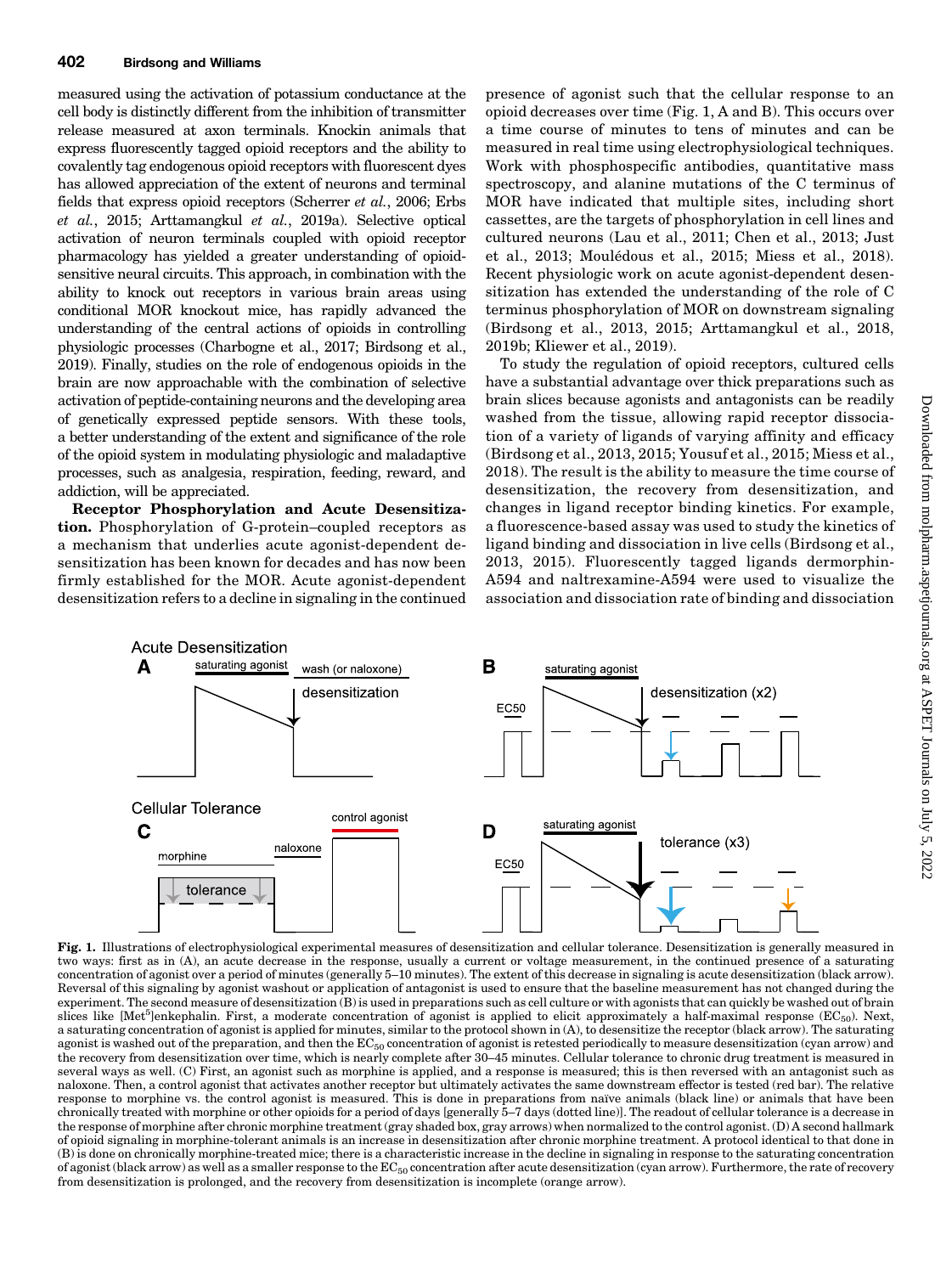from the plasma membrane in human embryonic kidney 293 cell line (HEK293) cells expressing an epitope-tagged MOR (FLAG-MOR). After a treatment of the cells with a saturating agonist concentration ([Met<sup>5</sup>]enkephalin) for tens of minutes to hours, a long-lasting increase in agonist, but not antagonist, affinity was observed. The increased affinity was not seen when phosphorylation sites on the C terminus were mutated to alanine. Surprisingly the increased affinity was found in cells in which arrestin2 and arrestin3 were knocked out. The conclusion was that strongly desensitizing agonists caused a gradual increase in agonist affinity that was intrinsic to the agonist-receptor interaction. The functional consequence of the increased affinity could not be determined in this assay. When examined in brain slices, there was a decrease in apparent affinity of receptors that remained functionally active after acute desensitization. This may suggest that the highaffinity state observed in HEK293 cells were less or not functional with regard to activating potassium conductances (Williams, 2014). It is also possible that the difference in the time of agonist exposure in the two experiments could account for the different results (20 and 120 minutes in HEK293 cells, 10 minutes in brain slices) such that there are rapid phosphorylation events/adaptations that occur over the time course of acute desensitization and slower phosphorylation events/adaptations that occur over hours or even days that would be more akin to cellular tolerance. Nonetheless, the increased off rate in the functional receptors measured in brain slices could contribute to the decrease in signaling associated with acute desensitization and the development of tolerance, but the precise mechanism has not been determined.

The downstream activation of potassium conductance is an ideal analog signal used to examine receptor-dependent desensitization. The desensitization induced by both [Met<sup>5</sup>] enkephalin (ME) and morphine in AtT20 cells expressing physiologically relevant levels of wild-type and mutant (11S/ t-A) MORs demonstrated that alanine mutations in the C terminus eliminated desensitization induced by ME but not morphine (Yousuf et al., 2015). The desensitization induced by morphine in mice lacking all potential phosphorylation sites in the C-terminal tail (11S/T-A MOR, Fig. 2) was blocked after treatment with the C-kinase inhibitor, calphostin C. Interestingly, the desensitization induced by morphine was heterologous in that the current mediated by activation of the somatostatin receptor was reduced after desensitization with morphine. Thus, in AtT20 cells, C terminus phosphorylation of the receptor induced by ME and a secondary adaptation induced by morphine underlie acute desensitization. Similar experiments with morphine have not been possible in brain slices because of the slow washout of morphine.

The study of desensitization using neuronal recordings in brain slices has taken advantage of the ability to virally express phosphorylation-deficient mutant MOR receptors in knockout animals (mouse and rat, Birdsong et al., 2015; Arttamangkul et al., 2018, 2019b) as well as the development of knockin animals (mouse, Kliewer et al., 2019) that express alanine mutations on the MOR C terminus. Whether virally expressed or in knockin animals, desensitization was blocked when studying receptors in which all 11 phosphorylation sites were mutated to alanine. One advantage of using viral expression of mutant receptors in MOR knockout animals,

both mouse and rat, is that the role of each of the phosphorylation sites in the C terminus can be determined. Although each of the phosphorylation sites play some role in acute desensitization, mutations in the sequence from S375 to T380 resulted in a much-decreased acute desensitization (Fig. 2). Additional alanine mutations resulted in greater inhibition of acute desensitization.

## Cellular Tolerance and Acute Desensitization: Are They Separate Processes?

Whereas acute desensitization refers to the loss of signaling over several minutes in the continued presence of an agonist, cellular tolerance refers to adaptations at the cellular level that result in reduced sensitivity to opioids that are induced over days to weeks and can last after the drug's removal. Both desensitization and cellular tolerance have been measured by a decrease in receptor-dependent activation of potassium conductance. The decrease in signaling has been measured in several ways. Acute desensitization has been measured first as a decline in potassium current (or membrane potential) in the continued presence of a saturating concentration of agonist (Fig. 1A). The second measure is the relative decrease in current induced by a lower concentration of agonist after the application of a saturating concentration of agonist (Fig. 1B), and these measures are not necessarily reflective of the same processes. Cellular tolerance has been measured by the decrease in the current induced by morphine (Fig. 1C). This assay was developed because morphine is a partial agonist and therefore particularly sensitive to a decrease in effector coupling (Christie et al., 1987). The current induced by morphine is normalized to the current induced by the activation of a second Gi-coupled receptor that activates the same potassium conductance. In the locus coeruleus, the  $\alpha$ -2adrenoceptor is most commonly used. The second assay to measure tolerance uses repeated applications of a low concentration of agonist before and after treatment with a saturating concentration (Dang and Williams, 2004). This assay compares recordings from brain slices taken from naïve and chronically treated animals (Fig. 1D). Signs of tolerance are 1) a larger decrease in the current induced by a saturating concentration of agonist, 2) a larger decrease in the current induced by a lower concentration of agonists after washout of the saturating concentration, and 3) a decrease in the rate or extent of recovery from acute desensitization (Fig. 1D).

Both knockin and virally expressed, phosphorylationdeficient MORs have been used to characterize the role of phosphorylation sites in the C-terminal tail of MOR in regulating both acute desensitization and tolerance. Acute desensitization, cellular tolerance, and analgesic tolerance are all clearly affected by mutation of MOR phosphorylation sites (Arttamangkul et al., 2018, 2019b, Kliewer et al., 2019). However, the specific phosphorylation sites or overall degree of phosphorylation may affect the relative degree of acute desensitization and cellular tolerance. For example, mutation of the sequence 354TSST357 to alanine or glutamate affected some measures of tolerance without affecting the rate of acute desensitization (Arttamangkul et al., 2019b). Likewise, alanine mutation of the 375STANT379 sequence eliminated measures of tolerance while reducing but not eliminating desensitization. Alanine mutation of other residues further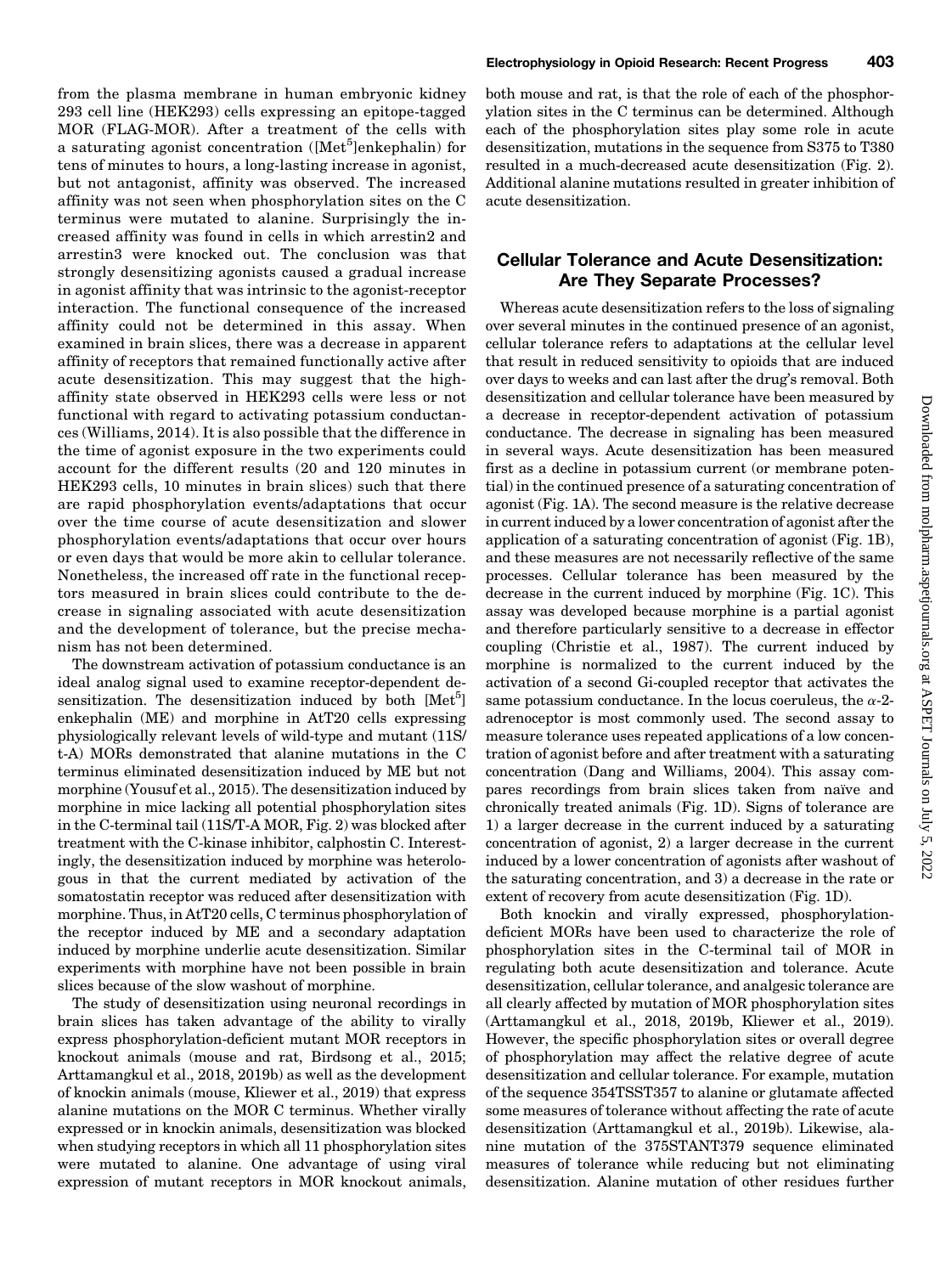|                                                                | <b>Construct</b> | <b>Cell Type</b>            |                                    | <b>Desensitization Internalization</b> | <b>Tolerance</b>            | Reference                                          |
|----------------------------------------------------------------|------------------|-----------------------------|------------------------------------|----------------------------------------|-----------------------------|----------------------------------------------------|
| <sup>18</sup> DQ8000E                                          | Wild Type        | LC Rat<br>LC Mouse<br>AtT20 | Yes<br>Yes<br>Yes                  | Yes<br>Yes<br>Yes                      | Yes<br>Yes                  | 1,2<br>3,6,7<br>5                                  |
| rMOR<br><sup>®@@@</sup> ®®                                     | S375A            | LC Mouse                    | Yes                                |                                        | Yes                         | 3,7                                                |
| rMOR                                                           | $3S/T-A$         | LC Rat<br>AtT20             | Decrease<br>Yes                    | $\mathsf{No}$                          | Mixed                       | $\boldsymbol{2}$<br>$\overline{\mathbf{4}}$        |
| rMOR<br>DEREDERBOY                                             | 6S/T-A           | AtT20                       | Yes                                | No                                     |                             | $\mathbf 5$                                        |
|                                                                | $7S/T-A$         | LC Rat                      | No                                 |                                        | Decreased                   | $\overline{\mathbf{c}}$                            |
| @O <sup>@O</sup> M <sup>E@</sup> O@@<br>$\frac{1}{2}$<br>ுழிவி | TSST-4A          | LC Rat<br>AtT20             | Yes<br>Yes                         | Yes                                    | Mixed                       | $\overline{\mathbf{c}}$<br>$\overline{\mathbf{4}}$ |
| rMOR                                                           | $10S/T-A$        | LC Mouse                    | No                                 |                                        | $\mathsf{No}$               | $\ensuremath{\mathsf{3}}$                          |
| rMOR                                                           | 11S/TA           | LC Rat<br>LC Mouse<br>AtT20 | $\mathsf{No}$<br>Decrease<br>Mixed | No<br>No<br>No                         | ${\sf No}$<br>$\mathsf{No}$ | 1<br>3,7<br>$\overline{\mathbf{4}}$                |

Fig. 2. Summary of electrophysiological data examining receptor desensitization, and tolerance dependence on potential C-terminal phosphorylation sites in MOR. Eleven potential serine and threonine phosphorylation sites in the C-terminal tail of rMOR are highlighted in yellow in the wild-type rMOR (these sites are identical in rat and mouse). Potential phosphorylation sites were mutated to alanine, indicated by the red highlighting of residues, in several studies that are summarized here. These mutations are named under the Construct column. The effects of these mutations on the processes of receptor desensitization, internalization, and cellular tolerance have been measured in various systems and have been reported. Processes that remained intact in the mutant receptor are indicated with a "Yes," whereas "No" indicates elimination of these processes, "Decreased" indicates a partial effect, and "Mixed" indicates that different assays or ligands provided differing results [sources: 1) Arttamangkul et al., 2018; 2) Arttamangkul et al., 2019b; 3) Kliewer et al., 2019; 4) Miess et al., 2018; 5) Yousuf et al., 2015; 6) Quillinan et al., 2011, 7) J. Williams, personal communication]. LC, locus coeruleus; rMOR, rat mu-opioid receptor.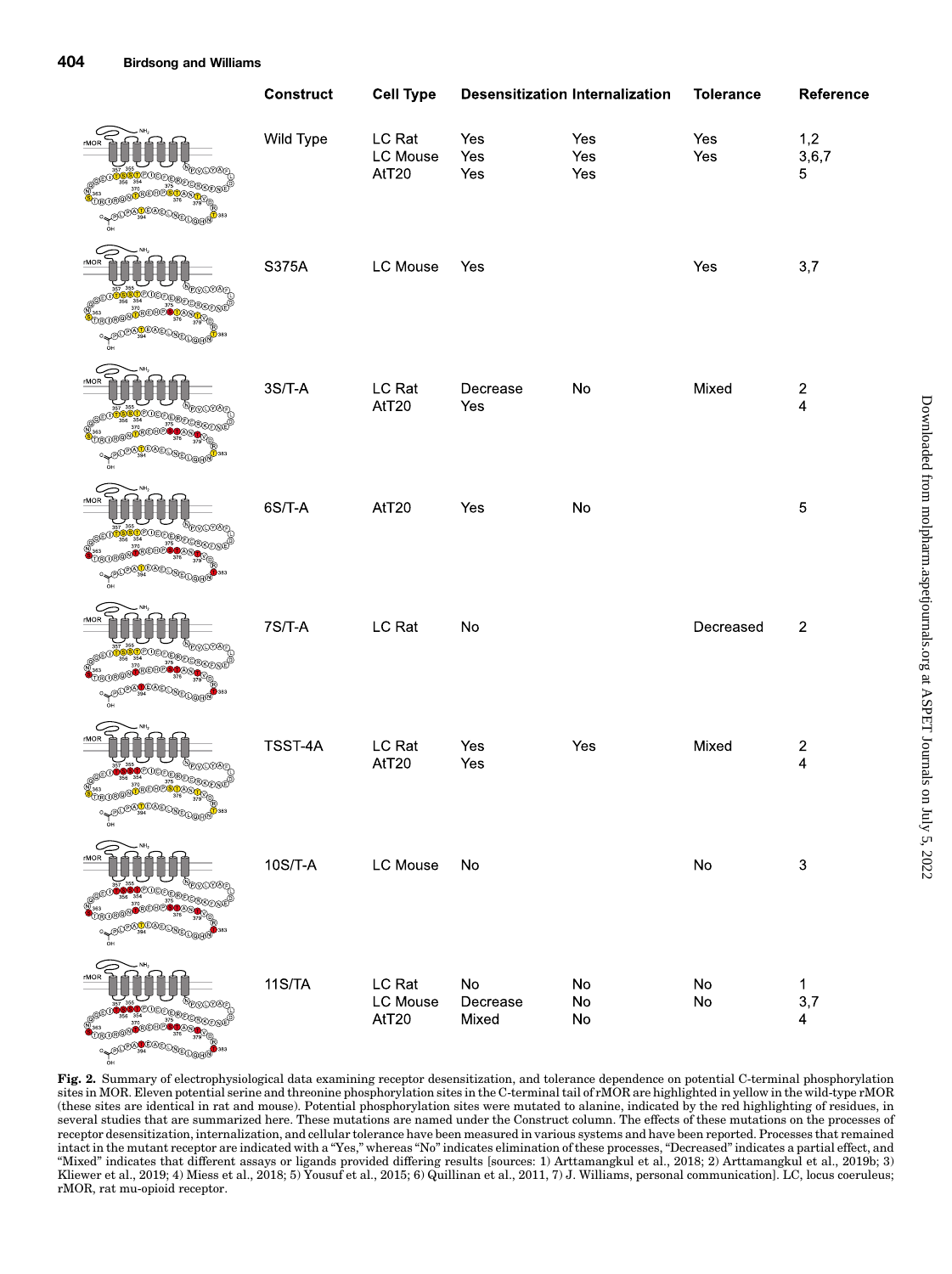decreased the degree of acute desensitization, with variable effects on cellular tolerance (Arttamangkul et al., 2018, 2019b). Thus, there may be some specificity in which phosphorylation sites regulate tolerance and desensitization, and this specificity may be agonist-dependent. For example, knockin mice harboring the S375A mutation display acute desensitization to ME and cellular and analgesic tolerance to morphine that is indistinguishable from wild-type mice, but these mice appear to not develop analgesic tolerance to fentanyl (Kliewer et al., 2019), suggesting that different phosphorylation sites may play a role in tolerance to different agonists.

Although the sequence from S375 to T379 in MOR appears to be the primary site involved in acute desensitization, the story is likely more complicated. Using phosphospecific antibodies, it has been demonstrated that deleting phosphorylation sites of S375 to T379 (and S375 alone) prevents or greatly attenuates the rate and extent of phosphorylation at other sites (Doll et al., 2011; Miess et al., 2018). Alanine mutation of the 354TSST357 cluster also modestly decreased the rate of phosphorylation of other nonmutated residues as well. Therefore, phosphorylation and/or protein binding to serine and threonine residue at these phosphorylation sites likely facilitates or catalyzes phosphorylation of other residues in the C terminus of MOR. Thus, mutation of one residue could cause changes in the extent or kinetics of phosphorylation of many residues. This may be particularly important during acute desensitization when the kinetics of receptor phosphorylation are on the same timescale as the kinetics of desensitization (Doll et al., 2011; Yousuf et al., 2015).

Because of the interconnectedness of phosphorylation in the C terminus of MOR, it has been difficult to determine whether individual phosphorylation sites regulate specific processes or whether the bulk amount of C terminus phosphorylation is responsible for receptor desensitization, internalization, and long-term tolerance. Investigating effector systems using multiple assays and timescales may be a useful approach to untangle these processes. For example, mutation of the TSST cassette blunts stable recruitment of arrestin measured with  $\beta$ -galactosidase complementation assay (slow timescale) but not a bioluminescent resonant energy transfer assay (rapid timescale), whereas mutation of the STANT cassette decreased  $\beta$ -arrestin recruitment using both assays. These results suggest that individual phosphorylation sites may play specific complementary roles in regulating opioid signaling and arrestin binding (Miess et al., 2018) depending on the time course of agonist exposure and agonist efficacy. While the exact effects that receptor phosphorylation has on opioid receptor signaling are becoming clear, progress is also being made on connecting these phosphorylation events to specific kinases.

Only recently has it been possible to pharmacologically block acute desensitization using recordings from brain slices from wild-type animals. Phosphorylation of the C-terminal tail of MOR by high-efficacy agonists has been demonstrated to depend on GRK2/3 (Doll et al., 2012). The GRK2/3 inhibitor, compound101, effectively blocked acute opioid desensitization in locus coeruleus neurons (Lowe et al., 2015). Although the inhibition of GRK was expected to block or reduce acute desensitization, there is a substantial literature that implicates several other kinases, notably PKC, JNK, and extracellular signaling-related kinase 1/2 (Bailey et al., 2004, 2009;

Dang et al., 2009, reviewed Bailey et al., 2006; reviewed Williams et al., 2013). It is therefore somewhat surprising that inhibition of GRK is so effective. One potential explanation is that receptor phosphorylation by GRKs is rapid, wheras kinase activation and receptor phosphorylation by other kinases is slow relative to the time course of acute desensitization.

A role of PKC in acute desensitization was proposed in locus coeruleus neurons based on an increase in the rate and extent of desensitization induced by ME and morphine after the activation of PKC by phorbol esters and muscarinic receptors (Bailey et al., 2006, 2009). Experiments in AtT20 cells using phosphorylation-deficient receptors found that, although acute desensitization induced by peptide agonists was blocked, morphine-induced desensitization was unaffected and only blocked by the combination of inhibition of PKC and mutation of C-terminal phosphorylation sites (Yousuf et al., 2015; Miess et al., 2018). The interpretation was that PKC-mediated desensitization was mediated by phosphorylation of an accessory molecule rather than MOR. The increase in acute desensitization induced by phorbol esters has not been reproduced in the locus coeruleus; however, there is agreement that PKC contributes to the short-term tolerance observed after chronic morphine treatment (Bailey et al., 2009; Levitt and Williams, 2012; Arttamangkul et al., 2015).

Recent work with brain slices taken from morphine-treated animals (6 to 7 days) had found that compound101 is less effective at blocking one component of acute desensitization after chronic morphine treatment (Leff and Williams, unpublished observations). When the combination of kinase inhibitors to block both PKC and JNK was used, acute desensitization induced by ME was blocked in chronic morphine–treated animals, suggesting that chronic morphine treatment shifts kinase regulation of acute desensitization from predominantly GRK-mediated to GRK-, PKC-, and JNK-mediated. Unlike the heterologous morphineinduced desensitization in the AtT20 cells that was blocked by calphostin C (Yousuf et al., 2015), this mechanism was blocked in phosphorylation-deficient receptors in slices from morphine-treated animals, suggesting a direct action on the receptor. It is also possible that the continued signaling and/or the lack of internalization of the phosphorylation-deficient receptors in the brain slice experiments disrupted the activation of the PKC/JNK-dependent process. The underlying mechanism for the development of PKC/JNK-dependent tolerance remains to be determined. It is necessary to determine by what mechanism this adaptation is induced and for how long it persists after withdrawal. Also, does chronic treatment with other agonists of varying efficacy, such as fentanyl and buprenorphine, induce this remarkable adaptation? It has been known for some time that, after chronic treatment with morphine, acute desensitization is increased, and the recovery from desensitization is prolonged (Dang and Williams, 2004; Quillinan et al., 2011; Levitt and Williams, 2012). Therefore, the induction of a GRK2/3 insensitive mechanism may account for the increased acute desensitization after chronic morphine treatment.

Is Receptor Phosphorylation the Whole Story? The activation of potassium conductance in neurons of the locus coeruleus has served as a model system for the study of MOR desensitization for many years. It is now apparent that there is considerable variation in the extent of acute receptor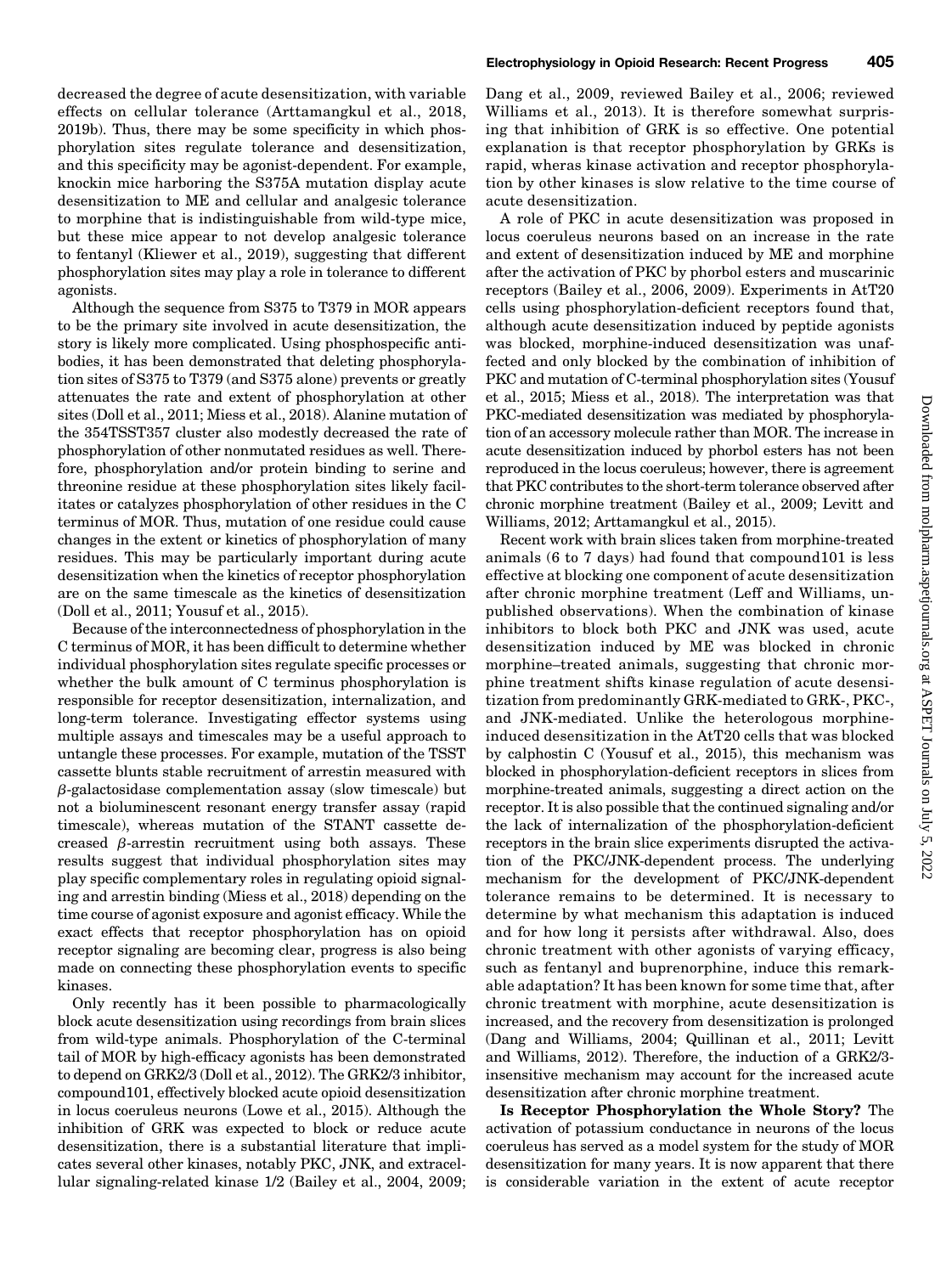desensitization across brain regions. In locus coeruleus, the decline in the peak outward current is about 50% during the application of a saturating concentration of an efficacious agonist. There are examples of neurons in which the decline in current is nearly complete (cholinergic striatal interneurons, personal observation) and other examples such as neurons in the Kolliker-Fuse in which there is little or no acute decline (Levitt and Williams, 2018). Further, in the locus coeruleus, mechanisms of desensitization may change over time, as it has been observed that desensitization in older rats was homologous (occurring at MOR), whereas desensitization in younger rats appeared heterologous (affecting signaling through multiple receptors) (Llorente et al., 2012). It is not clear which mechanisms underlie the differences between neuronal subtypes or developmental stages, and there is little in the literature that has directly addressed the potential differences. From expression systems, it is clear that altering receptor number, signaling and regulatory components (such as GRKs and arrestins), or effectors can alter the efficacy, potency, and signaling induced by opioids (Whistler and von Zastrow, 1998; Zhang et al., 1998).

There is also a rapid form of apparent desensitization that has been proposed to be mediated by the GRK-dependent chelation of  $\beta/\gamma$ -subunits resulting in dissociation from the potassium channel (Raveh et al., 2010; Yousuf et al., 2015; reviewed Gurevich et al. (2012)). Thus, the extent and time course of desensitization is dependent on the expression of multiple downstream processes, which can vary widely among different cells.

Desensitization Measured with Different Effectors. There are three electrophysiological measures that are commonly used to study the action of opioids: activation of potassium current, inhibition of calcium current, and inhibition of transmitter release. The activation of potassium current is by far the most commonly used measure to study desensitization. It is now certain that there is no detectable desensitization when one measures opioid receptor–dependent inhibition of transmitter release (Blanchet and Luscher, 2002). Manipulations such as decreasing the receptor reserve with the irreversible blockade of receptors with  $\beta$ -chlornaltrexamine, chronic morphine treatment, or prolonged incubation with a saturating concentration of agonist have not uncovered any evidence that the inhibition of transmitter release is affected by receptor desensitization (Fyfe et al., 2010; Pennock and Hentges, 2011, 2016; Pennock et al., 2012; Fox and Hentges, 2017).

The reason for the lack of presynaptic desensitization has been unknown. Based on recent receptor trafficking experiments, however, the lack of apparent presynaptic inhibition has been proposed to result from rapid diffusion of activated receptors along the cell surface from the axon to release sites, effectively buffering presynaptic inhibition from the loss of functional receptors due to internalization (Jullié et al., 2020). This work showed that MORs were internalized only in areas of transmitter release (axon varicosities) and not along the axons. This internalization was phosphorylation-dependent, and receptors were replenished in varicosities through local recycling and lateral diffusion of MORs from the axon to the varicosity. That work went on to show that the MOR agonist DAMGO inhibited transmitter release, measured by the imaging of synaptic vesicle exocytosis. Thus, receptor recycling and rapid lateral diffusion of receptors from the axon,

where internalization does not occur, to release sites may provide a relatively constant pool of functional MOR in spite of receptor internalization and explain this apparent dichotomy between desensitization seen in postsynaptic but not presynaptic compartments (Jullié et al., 2020).

Floxed Receptors. The understanding of the long-distance pathways affected by opioids is now possible by combining the use of the floxed MOR animals (Weibel et al., 2013) to knockout MORs in select neuronal populations (Bachmutsky et al., 2020; Varga et al., 2020). This approach has been used to increase understanding of the action of opioids that mediate respiratory depression (Bachmutsky et al., 2020; Varga et al., 2020). The regulation of respiration is mediated by multiple nuclei. Most work on the depression of respiration induced by opioids centered on the pre-Botzinger complex. Recent work found that both the Kolliker-Fuse and pre-Botzinger complex are key sites of opioid action, that the two nuclei mediated depression in different concentration ranges, and that a very small number of neurons in the pre-Botzinger complex are opioid-sensitive. Neurons in each nucleus are hyperpolarized by opioids; however, these areas are highly interconnected, indicating that presynaptic inhibition of the reciprocal connections most likely plays a key role in the overall action of opioids (Varga et al., 2020). Although the regulation of respiration involves a wide range of processes spanning multiple brain regions, the selective deletion of MORs in specific brain regions is beginning to untangle the actions of opioids in this complex system.

When MORs were selectively removed in GABA forebrain neurons, largely in the dorsal striatum and nucleus accumbens, using floxed MOR: Dlx5/6-Cre (Distal-Less Homeobox 5/6- cre recombinase) mice, locomotor effects of heroin were abolished, whereas measures of morphine analgesia and dependence were unaffected, and motivation to obtain rewards was increased (Charbogne et al., 2017). In the ventral tegmental area, GABA inhibitory postsynaptic currents measured on GABA neurons were rendered insensitive to DAMGO [whereas GABA inhibitory postsynaptic currents measured on dopamine neurons that were evoked by local stimulation remained sensitive to inhibition by DAMGO (Charbogne et al., 2017)]. These data demonstrate the ability to dissociate opioid effects on different behaviors and different subcircuits that are likely to mediate these behaviors. Although we are making progress in understanding how MOR in specific synapses and cell types is modulating drug-induced behavior, our understanding of the effects of the endogenous opioid system is still lagging behind.

Endogenous Opioids. With the discovery of endogenous opioid peptides in the mid 1970s, there was great excitement over the determination of the physiologic role of these endogenous peptides. There is an enormity of work using exogenous application of opioid peptides to activate opioid receptors in multiple brain areas. Opioid peptides activate receptors at concentrations low enough that one would expect to observe functional consequences after the release of endogenous peptides, yet it has been incredibly difficult to detect release of endogenous opioids and study them at the cellular level, at least in brain slices or cultured neurons. One prominent hypothesis for the inability to detect the functional actions of endogenous peptides is that the method(s) used to evoke peptide release have simply not been appropriate. Studies to date have used electrical stimulation. One early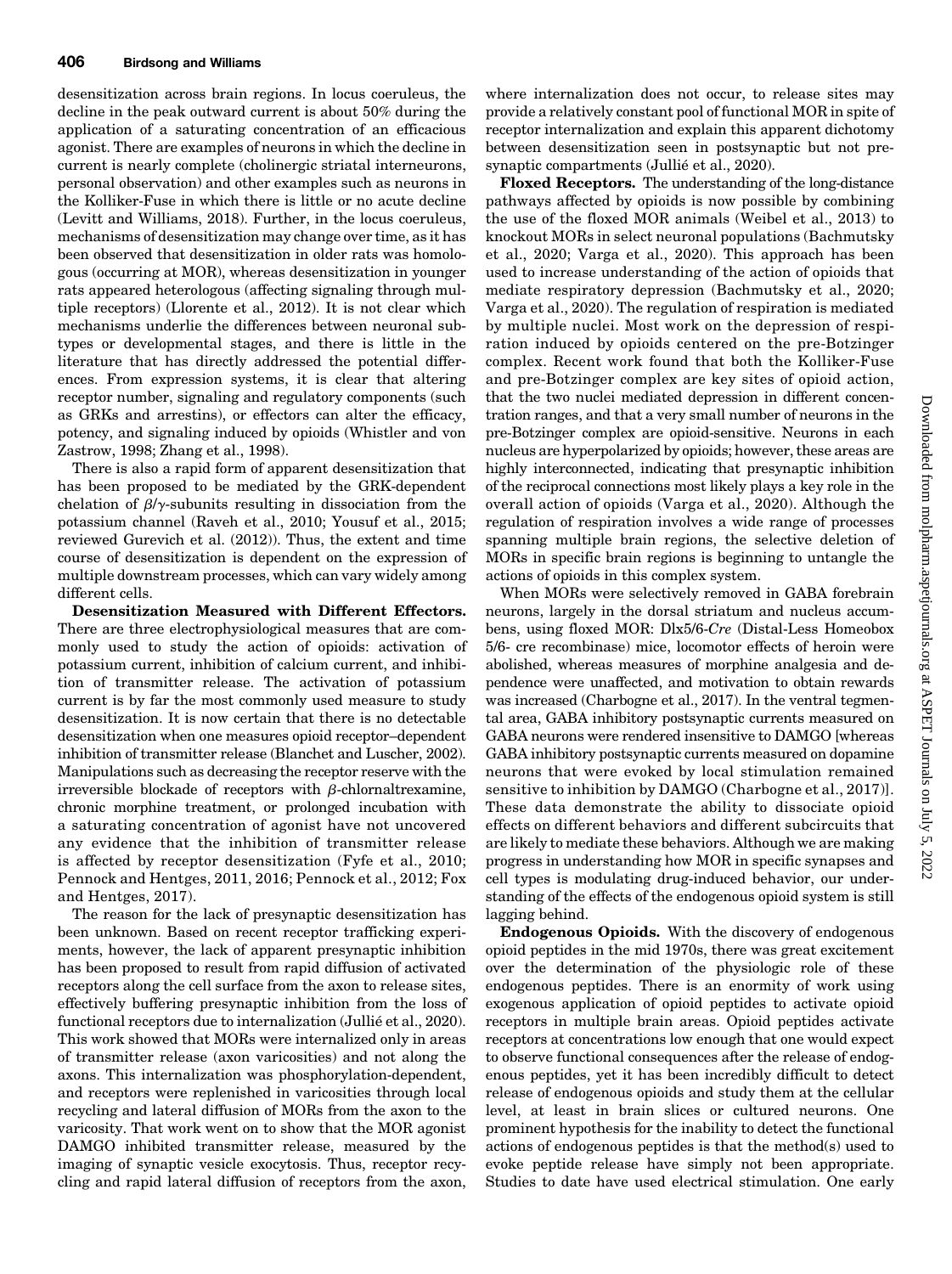study came from work at the mossy fiber synapse in the hippocampus (Weisskopf et al., 1993). In that study, selective stimulation of the mossy fibers with 10 pulses at 100 Hz four times resulted in the release of dynorphin (presumed) that was antagonized by naloxone and nor-binaltorphimine BNI (at what was most likely a concentration that blocked both  $\mu$ and  $\kappa$ -opioid receptors). Likewise, in the striatum, a stimulus of five pulses at 100 Hz evoked a transient release of presumably enkephalin, which inhibited glutatmate release. The inhibition of glutamate release was occluded by the MOR agonist DAMGO and blocked by the MOR antagonist CTOP (Blomeley and Bracci, 2011). A more recent study in the amygdala found release using pairs of stimuli (Winters et al., 2017). Peptidase inhibitors were used to prevent degradation of opioid peptides and thus prolong the presence of the peptides in the extracellular space to amplify the activation of receptors (Atwood et al., 2014; Winters et al., 2017). After the cocktail of peptidase inhibitors, both the amplitude and duration of endogenously released opioid was increased. Given that the distribution of peptide-containing neurons and projections is well known, as is the widespread distribution of opioid receptors, it is surprising that more has not been done at a cellular level; however, knowledge about methods to induce peptide release and systems for rapid detection of peptides has been lacking. Discovery of the functional roles of endogenous peptides in the opioid system at the cellular level is an important step in a complete understanding of opioids in the brain.

Recent technical developments may be used to foster a better understanding of peptide release and subsequent receptor activation. Difficulties in the detection of opioid peptide release using electrical stimulation may be problematic given that this form of stimulation nonselectively activates multiple pre- and postsynaptic neurons, particularly when applied at a high frequency or intensity. Recent advances in the ability to selectively activate peptide-containing neurons, and specifically opioid peptide–containing neurons, using optogenetics could potentially improve the ability to evoke peptide release. Dynorphin release has been measured using an optogenetic approach; however, the relatively low-frequency stimulation used to maintain action potential firing with channelrhodopsin necessitated long stimulation periods to measure peptide accumulation (Al-Hasani et al., 2015). The development of genetically expressed peptide sensors that increase fluorescence upon binding of peptides is a promising avenue for peptide detection. These sensors are based on G-protein–coupled receptors along with a circularly permuted GFP. The binding affinity is, for the most part, similar to that of endogenous opioid receptors (Patriarchi et al., 2018). The plasma membrane localization and the similarity in affinity between these molecules and opioid receptors makes them ideally suited for the localized detection of peptide transmitter. The sensors can be expressed in a wide area such that imaging the increase in fluorescence can be examined at low magnification, allowing both the site(s) of release and the extent of diffusion to be measured. Most importantly, with a rapid and robust detection method, the mechanisms that underlie the release of peptides can be determined.

Although this review focuses on  $\mu$ -opioid receptor signaling, endogenous enkephalins and endorphins can activate both  $\mu$ - and  $\delta$ -opioid receptors, and it is possible for the  $\kappa$ -opioid selective peptide dynorphin to be metabolized to

[Leu]<sup>5</sup>enkephalin. Thus, endogenous peptides can activate multiple opioid receptors, and neurons within local circuits can express various opioid receptors and serve opposing functions. d-Opioid receptors inhibit GABA release from patches of MOR-rich neurons in striatum (Banghart et al., 2015). The activation of MORs in the striatum decreases excitatory afferents from thalamic projections, whereas  $\delta$ -opioid receptor activation disinhibits neurons in the anterior cingulate cortex to increase excitatory afferent input to the striatum (Birdsong et al., 2019). Thus, the site(s) of receptor activation can have diverse effects on the final output of the medium spiny neurons in the striatum. Additionally, receptor phosphorylation, trafficking, and signaling to downstream effectors all dynamically regulate the function of opioid receptors. Therefore, understanding the temporal and spatial dynamics of how endogenous opioid peptides are sensed by both pre- and postsynaptic opioid receptors will be a key step in creating a clearer picture of how these peptides mediate their diverse physiologic effects.

To this end, the cellular distribution of opioid receptors has been explored using knockin animals that express receptors tagged with fluorescent ligands (Scherrer et al., 2006; Erbs et al., 2015). Early work imaging GFP-labeled  $\delta$ -receptors in neurons cultured from knockin mice were used to characterize the internalization of those receptors (Scherrer et al., 2006). A chemistry-based approach has been developed recently called "traceless affinity labeling" (Hayashi and Hamachi, 2012). This method used naltrexamine to guide a reactive molecule to opioid receptors. Once the naltrexamine becomes bound to the receptor, the local concentration of the reactive molecule is high enough to enable a covalent reaction with the receptor. This reaction places a fluorescent tag on the receptor and at the same time cleaves the link with naltrexamine. The naltrexamine is then free to dissociate from the receptor. Thus, functional endogenous opioid receptors in wild-type animals are covalently bound to fluorescent ligands (Arttamangkul et al., 2019a). This approach is ideal for the identification of opioid-sensitive neurons in living brain slices. With the use of charged fluorescent molecules, only plasma membrane–associated receptors are labeled. Opioid receptor positive neurons can be identified in preparations of heterogeneous populations of neurons. This approach in combination with selective activation of peptide-containing neurons and the detection of peptide release with the sensors has the potential for a complete characterization of endogenous opioid communication.

Electrophysiology of Biased Agonists. There has been intense interest in the development of biased agonists that can maintain the therapeutic actions of opioid while limiting ontarget side effects. The differential activation of G-proteins and recruitment of arrestin by agonists has been the focus of considerable work and has been reviewed extensively (Rivero et al., 2012; Hill et al., 2018; Conibear and Kelly, 2019; Gurevich and Gurevich, 2019). Decades of electrophysiological work has demonstrated various mechanisms by which the excitability of neurons is decreased and neurotransmission is inhibited by opioid receptor–mediated activation of heterotrimeric G-proteins. From this body of work, G-protein–mediated activation of potassium channels, inhibition of voltage gated calcium channel, inhibition of adenylyl cyclase, and SNARE protein function have been well established (Logothetis et al., 1987; Ikeda, 1996; Blackmer et al., 2001; Zurawski et al.,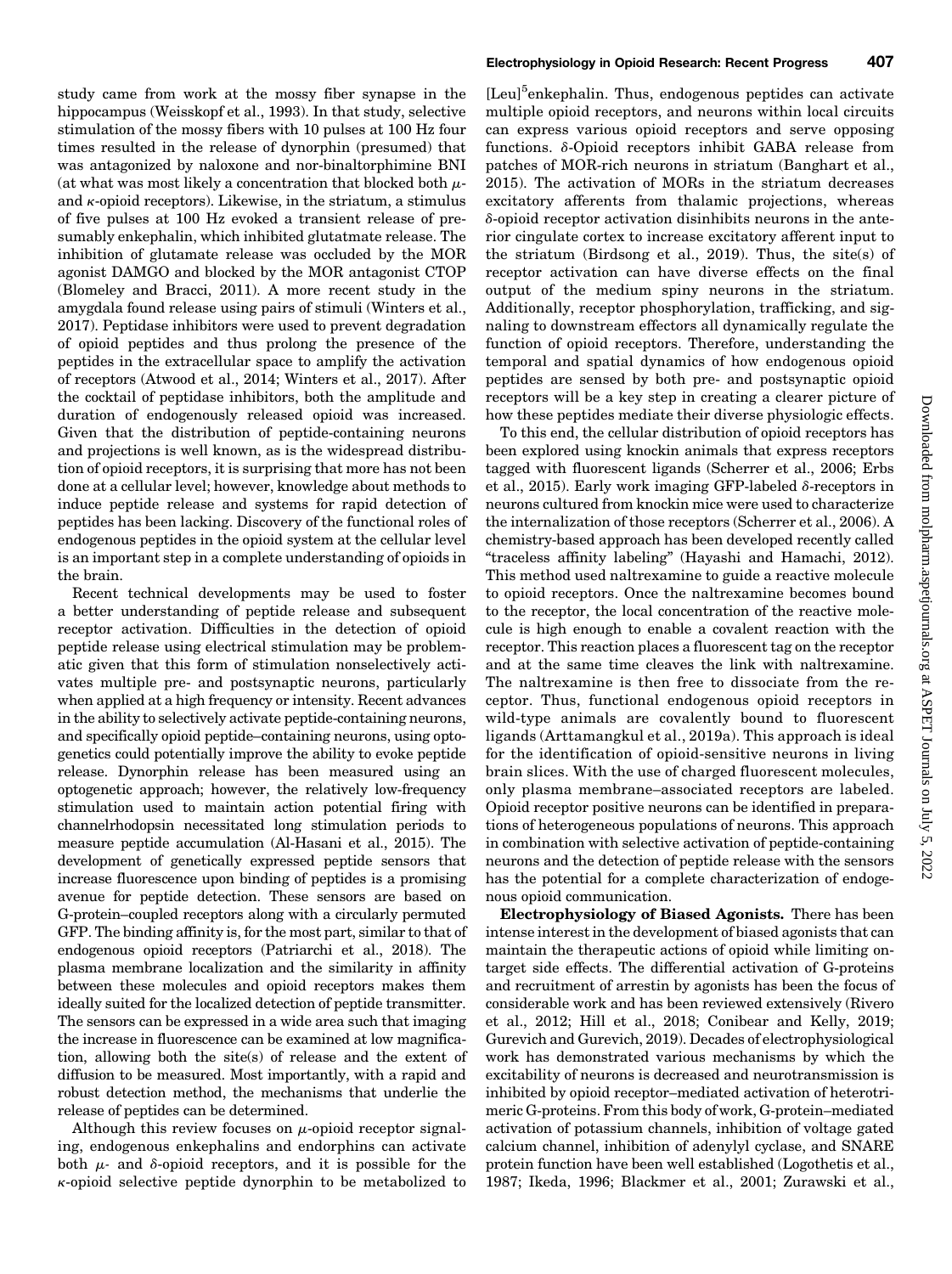2019). However, to our knowledge, there is no indication as to how arrestin signaling could inhibit neurotransmission on the timescale that is close to G-protein–dependent processes. That is not to say that arrestin signaling is not physiologically relevant, but at this time, there are no electrophysiological measures of arrestin-dependent processes. Because the phosphorylation deletion mutants of MOR do not recruit arrestin, they can be considered "Gprotein–biased" receptors. Activation of these receptors still inhibits neurotransmission through activation of pre- and postsynaptic mechanisms as well as or better than the wildtype receptor. Additionally, these G-protein–biased receptors still effectively induce analgesia, respiratory depression, and withdrawal, suggesting arrestin is not involved in these processes (Kliewer et al., 2019). In agreement with data from  $\beta$ -arrestin2 knockout mice (Connor et al., 2015), it is clear that tolerance at the electrophysiological and behavioral level is severely impaired in these mice, supporting a role for arrestin in these processes and suggesting that tolerance could be dissociated from the other effects of opioids that are associated with G-protein signaling.

Studies of agonist bias have used a combination of electrophysiological, cell biologic, and biochemical approaches in multiple cell-based assays and have concluded that agonist efficacy, receptor reserve, and the amplification of downstream signaling are important factors in the determination of receptor bias (Rivero et al., 2012; Miess et al., 2018; reviewed Conibear and Kelly, 2019). Thus, downstream signaling and the particular assays studied impact the interpretation of agonist bias. The hypothesis that G proteincoupled receptors (GPCRs) move through multiple states that result in association with different downstream molecules has been tested recently (Stoeber et al., 2020). Using engineered molecules that mimic G-proteins (mGsi) and GRKs (Nb33), this study demonstrated that different agonists resulted in distinct association of the two molecules with opioid receptors (Stoeber et al., 2020). The engineered probes were functionally inactive and known to bind selectively to agonist-bound receptors such that probe binding directly reflected agonistdependent GPCR conformations. In experiments with the  $\kappa$ -opioid receptor, there was a distinct difference in the association of the engineered molecules that was agonistdependent. Dynorphin-bound  $\kappa$ -receptors increased association of both mGsi and Nb33, whereas etorphine-bound receptors only bound mGsi. Similar differential results were obtained using MOR with DAMGO and the partial agonist mitragynine pseudoindoxyl. The demonstration of agonistdependent receptor association with downstream molecules supports the hypothesis that GPCRs move through distinct conformations that foster association with different downstream molecules. These conformations are the underlying mechanism of agonist bias (Stoeber et al., 2020). How these conformations relate to physiologic processes will be an important avenue for future research.

#### Summary

Electrophysiological tools have been used for decades to complement structural, molecular, pharmacological, and physiologic/behavioral methods to advance the understanding of opioid receptor function from the molecular to wholeanimal level. This review focused on recent advances in the

understanding of MOR function using an electrophysiological approach. It is clear that receptor phosphorylation plays a key role in mediating MOR desensitization and tolerance. This appears to be mediated by phosphorylation of the C terminus of MOR acutely by GRKs and after chronic opioid treatment by other kinases (PKC and JNK). Using optogenetics, imaging, and newly generated mouse lines, the modulation of specific neuronal populations by opioids has broadened the understanding of the opioid system. The knowledge of the cellular location, function, and dynamics of opioid receptors and the endogenous opioid pathways is key to the understanding of the actions of opioids on analgesia, respiration, feeding, reward, and addiction. These investigations have the potential to yield improved therapeutics for pain relief and addiction treatment.

#### Acknowledgments

We would like to thank Seksiri Arttamangkul and Sweta Adhikary for helpful comments in preparation of the manuscript.

#### Authorship Contributions

Wrote or contributed to the writing of the manuscript: Birdsong, Williams.

#### **References**

- Al-Hasani R, McCall JG, Shin G, Gomez AM, Schmitz GP, Bernardi JM, Pyo CO, Park SI, Marcinkiewcz CM, Crowley NA, et al. (2015) Distinct subpopulations of nucleus accumbens dynorphin neurons drive aversion and reward. Neuron 87: 1063–1077.
- Arttamangkul S, Birdsong W, and Williams JT (2015) Does PKC activation increase the homologous desensitization of  $\mu$  opioid receptors? Br J Pharmacol 172: 583–592.
- Arttamangkul S, Heinz DA, Bunzow JR, Song X, and Williams JT (2018) Cellular tolerance at the  $\mu$ -opioid receptor is phosphorylation dependent.  $eLife$  7:e343989.
- Arttamangkul S, Leff ER, Koita O, Birdsong WT, and Williams JT (2019b) Separation of acute desensitization and long-term tolerance of  $\mu$ -opioid receptors is determined by the degree of C-terminal phosphorylation. *Mol Pharmacol* **96**:505–514.
- Arttamangkul S, Plazek A, Platt EJ, Jin H, Murray TF, Birdsong WT, Rice KC, Farrens DL, and Williams JT (2019a) Visualizing endogenous opioid receptors in living neurons using ligand-directed chemistry. eLife 8:e49319.
- Atwood BK, Kupferschmidt DA, and Lovinger DM (2014) Opioids induce dissociable forms of long-term depression of excitatory inputs to the dorsal striatum. Nat Neurosci 17:540–548.
- Bachmutsky I, Wei XP, Kish E, and Yackle K (2020) Opioids depress breathing through two small brainstem sites. eLife 9:e52694.
- Bailey CP, Kelly E, and Henderson G (2004) Protein kinase C activation enhances morphine-induced rapid desensitization of mu-opioid receptors in mature rat locus ceruleus neurons. Mol Pharmacol 66:1592–1598.
- Bailey CP, Llorente J, Gabra BH, Smith FL, Dewey WL, Kelly E, and Henderson G (2009) Role of protein kinase C and mu-opioid receptor (MOPr) desensitization in tolerance to morphine in rat locus coeruleus neurons. Eur J Neurosci 29:307–318.
- Bailey CP, Smith FL, Kelly E, Dewey WL, and Henderson G (2006) How important is protein kinase C in mu-opioid receptor desensitization and morphine tolerance? Trends Pharmacol Sci 27:558–565.
- Banghart MR, Neufeld SQ, Wong NC, and Sabatini BL (2015) Enkephalin disinhibits mu opioid receptor-rich striatal patches via delta opioid receptors. Neuron 88: 1227–1239.
- Birdsong WT, Arttamangkul S, Bunzow JR, and Williams JT (2015) Agonist binding and desensitization of the  $\mu$ -opioid receptor is modulated by phosphorylation of the C-terminal tail domain. Mol Pharmacol 88:816–824.
- Birdsong WT, Arttamangkul S, Clark MJ, Cheng K, Rice KC, Traynor JR, and Williams JT (2013) Increased agonist affinity at the  $\mu$ -opioid receptor induced by prolonged agonist exposure. J Neurosci 33:4118–4127.
- Birdsong WT, Jongbloets BC, Engeln KA, Wang D, Scherrer G, and Mao T (2019) Synapse-specific opioid modulation of thalamo-cortico-striatal circuits. eLife 8: e45146.
- Blackmer T, Larsen EC, Takahashi M, Martin TF, Alford S, and Hamm HE (2001) G protein betagamma subunit-mediated presynaptic inhibition: regulation of exocytotic fusion downstream of Ca2+ entry. Science 292:293–297.
- Blanchet C and Lüscher C (2002) Desensitization of mu-opioid receptor-evoked potassium currents: initiation at the receptor, expression at the effector. Proc Natl Acad Sci USA 99:4674–4679.
- Blomeley CP and Bracci E (2011) Opioidergic interactions between striatal projection neurons. J Neurosci 31:13346–13356.
- Charbogne P, Gardon O, Martín-García E, Keyworth HL, Matsui A, Mechling AE, Bienert T, Nasseef MT, Robé A, Moquin L, et al. (2017) Mu opioid receptors in gamma-aminobutyric acidergic forebrain neurons moderate motivation for heroin and palatable food. Biol Psychiatry 81:778–788.